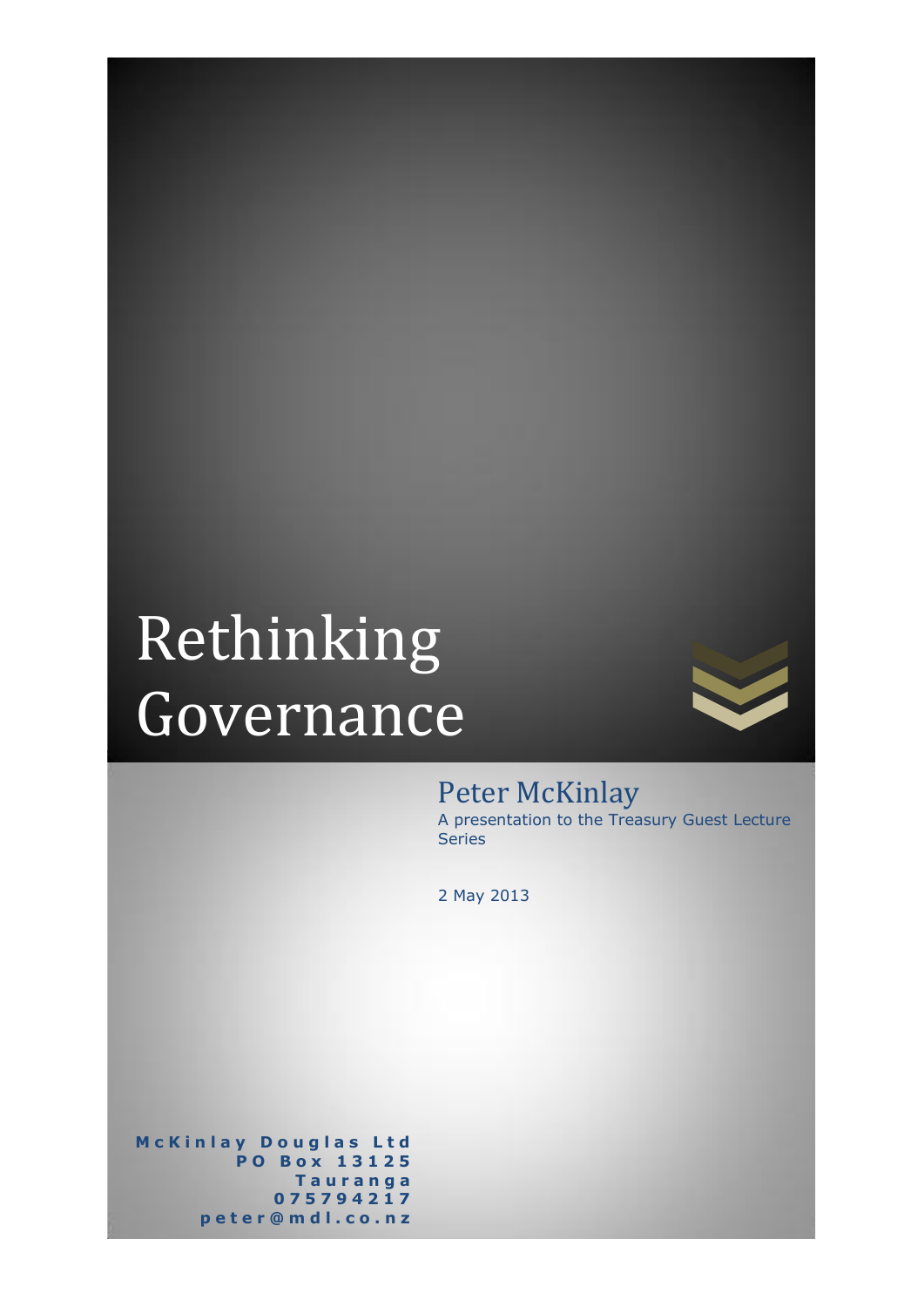# **Rethinking Governance**

# **Abstract**

Ensuring efficient markets and remaining among the best places in the world to do business has been at the heart of New Zealand"s economic and fiscal policies for many years. There is growing and research-based evidence that market-based strategies need to be complemented by a new understanding of governance as a perspective which encourages collaboration between the public, private and nonprofit sectors. Outcomes include the more cost-effective targeting and delivery of government-funded services and greater legitimacy for decision-making. New terms such as co-design are entering the language. The potential to build a "governance perspective" amongst the general population opens up the opportunity for significantly better utilisation of public resources. New Zealand case studies will demonstrate this.

# **Introduction**

The purpose of this presentation is to consider the place of governance in public management and in the agreement on and delivery of the outcomes the public sector seeks to provide. The presentation will draw extensively on international practice and the lessons which New Zealand can learn. Its basic premise is that increasingly polities such as New Zealand need to find ways of dealing with a set of decisions which neither market arrangements nor conventional hierarchal government arrangements are capable of accommodating. Typically these are decisions with one or more of the following characteristics:

- They depend on access to information, knowledge and networks held by or involving individuals or groups whose participation in the decision-making process requires that they trust the entity or entities which hold the formal decision right, and have confidence in the robustness of the decisionmaking process.
- Effective decision-making and implementation involves multiple entities  $\bullet$ and interests so that issues of coordination and collaboration, including a willingness to share the decision right, are paramount.
- Although in some instances they may apparently deal with market-based issues (as with the case studies below dealing with energy trusts), they are in practice outside the conventional market, and turn more on individual and collective decisions about how best to promote collective interests.
- Often the effective decision right is not the formal legal right to take specified decision, but the affected community's willingness to grant the formal decision maker the necessary 'licence to operate' - in other words the central issue is the legitimacy of the decision and the ability of the formal decision maker to generate the support required if the decision is to be implemented.

The presentation begins by considering different understandings of governance, including the New Zealand status quo, then looks at how other jurisdictions are starting to apply a governance approach to the design, targeting and delivery of services, including the associated fiscal implications, and to developing the "licence to operate" for major public interventions. It then goes on to consider how the greater interest in governance is manifesting itself and finally discusses the importance of bringing a governance understanding to organisational design and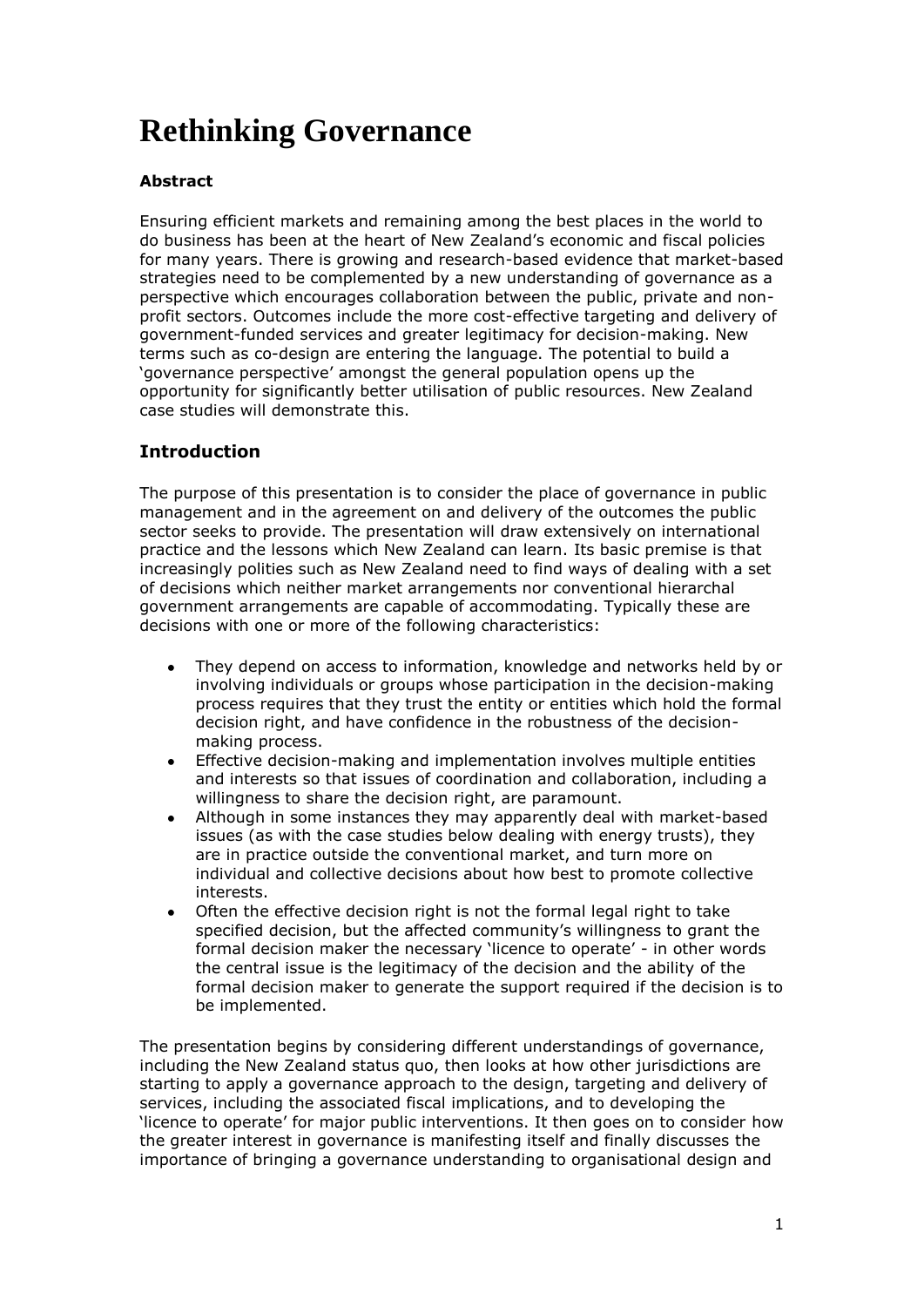its implications for the better utilisation of public resources, drawing on case studies from New Zealand"s electricity distribution sector.

#### **Governance**

At a meta-level, there would be general agreement that the term governance is concerned with the institutional arrangements for the making and implementation of decisions, and for holding people accountable. That, though, is very much a generalisation covering an enormous number of different arrangements and, for that matter, understandings.

#### *New Zealand*

In New Zealand it has been traditional to conceive of governance as concerned with the processes through which a controlling body takes decisions which are then implemented largely through some form of hierarchical arrangement. Two reasonably contemporary illustrations of this approach can be found in the Institute of Directors" description of what governance is about ([www.iod.org.nz](http://www.iod.org.nz/)) and from a paper on the SSC website discussing post-NPM themes in public sector governance (<http://www.ssc.govt.nz/resources/3057/all-pages>) . The IOD description is:

Governance is about:

- ensuring there is accountability and oversight of a company"s operations
- having a defined vision for the future of the company
- making good decisions with a clear view of the big picture  $\bullet$
- identifying opportunities
- identifying risks and implementing strategies to manage them.

Governance encourages boards to step back from the operational side of the business and ensure all bases are covered in order to lay the foundations for a smooth future.

#### From the SSC paper:

While governance is about the acquisition and distribution of power in society, corporate governance denotes the manner in which corporations are governed and managed. It is usually taken in contrast with public sector governance, which refers to management of public sector agencies although the principles of corporate governance are also quite applicable in the broader State sector where non-Public Service agencies are clustered.

Both of these descriptions clearly envisage governance as involving a decision right held by a relatively small group whose responsibility is to set the direction for an organisation both in terms of how the organisation itself performs, and in terms of how it relates with its stakeholders and others who may be affected by the organisation"s activities and who, in turn, may exercise influence over them.

#### *Internationally*

Internationally, there has in recent years been a rethinking of the nature of governance with an emphasis on determining who needs to be involved in good decision-making, and why. Agencies such as the World Bank and the OECD played an important role in this rethinking as part of a focus on how to improve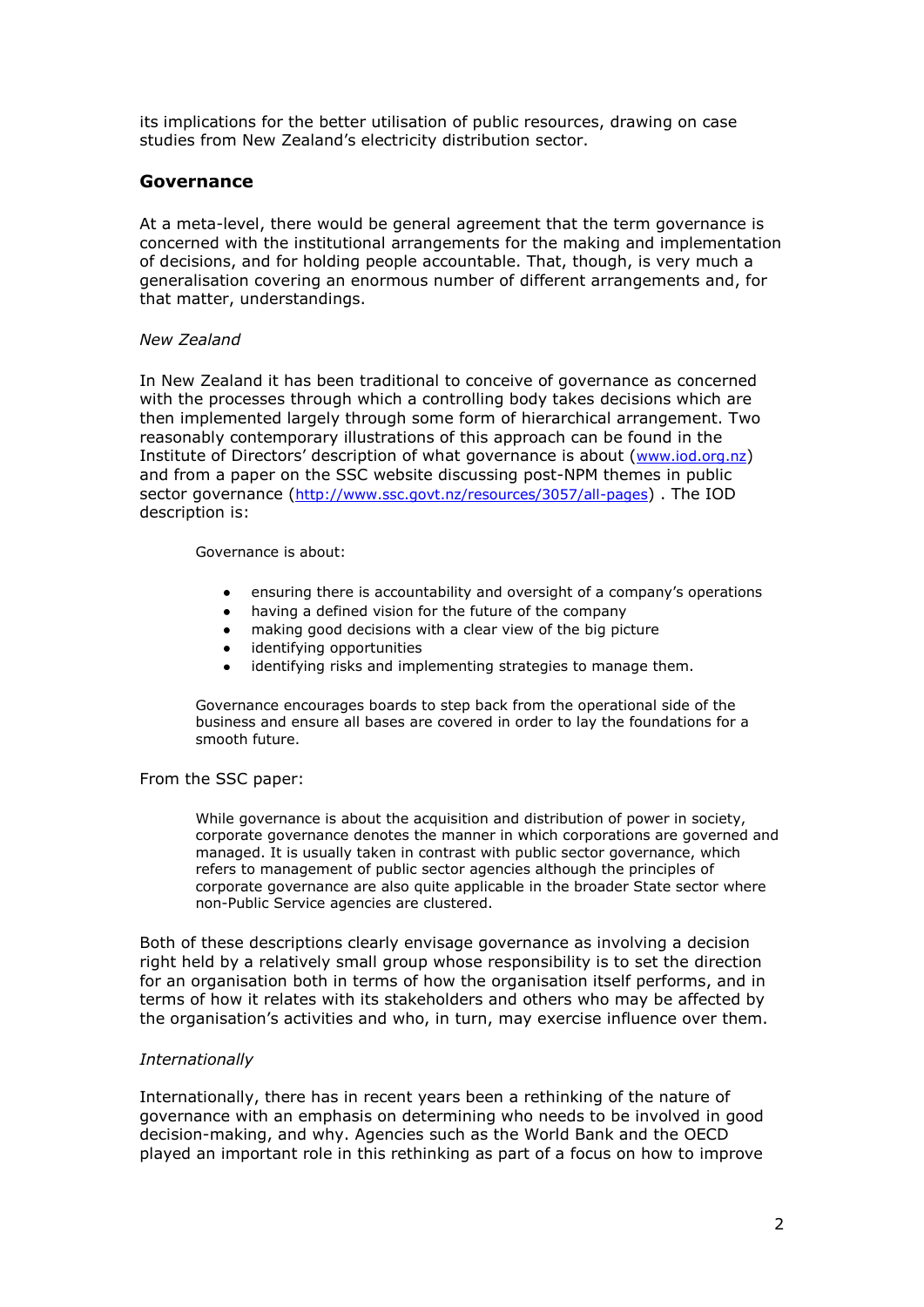economic performance in developing countries. The OECD identifies the following characteristics of good governance:

It is participatory, consensus oriented, accountable, transparent, responsive, effective and efficient, equitable and inclusive and follows the rule of law. It assures that corruption is minimized, the views of minorities are taken into account and that the voices of the most vulnerable in society are heard in decision-making (OECD, 2001).

Much of the recent focus has been on the place of governance at the sub-national level and driven by considering circumstances in which a conventional "command and control" approach to the making and implementation of decisions is no longer effective. This is a focus which draws a distinction between government in the sense of formal institutions of the State, and the broader decision-making approaches now seen as an integral part of coping with complexity. Robin Hambleton, Professor of City Government at the University of the West of England, draws what is now an often used distinction between government and governance:

*government* refers to the formal institutions of the state. Government makes decisions within specific administrative and legal frameworks and uses public resources in a financially accountable way. Most important, government decisions are backed up by the legitimate hierarchical power of the state. *Governance*, on the other hand, involves government *plus* the looser processes of influencing and negotiating with a range of public and private sector agencies to achieve desired outcomes. A governance perspective encourages collaboration between the public, private and non-profit sectors to achieve mutual goals. Whilst the hierarchical power of the state does not vanish, the emphasis in governance is on steering, influencing and coordinating the actions of others. (Hambleton 2011).

## **Applying a Governance Approach to Services**

#### *The case of England: devolution*

In England, from where much of our practice of governance is drawn, this thinking from the research and academic community was paralleled by a change in emphasis on the part of central government. The Tony Blair-led labour government came into office in 1997 with a strong although occasionally conflicted interest in devolution. The devolved assemblies in Scotland and Wales were established in 1998; the Greater London Assembly with its elected executive Mayor came into being in 2000.

The English Local Government Act 2000 gave local authorities the power to promote community well-being, but tied it into an obligation to develop a community strategic plan and to establish a local strategic partnership (LSP) linking together public sector, private sector and third sector interests. Unelected regional assemblies were established in an attempt to give a voice to English 'regions' (these were later disestablished by the present coalition government).

LSPs were intended to provide a means of coordinating local public sector expenditure, but proved ineffective against a number of systemic barriers – different regional boundaries for different departments; different spending authorities; different departmental agendas.

In its last years in office, the Labour Government promoted what it termed "Total Place" through a series of pilots designed to demonstrate the potential of "joined up" government in the delivery of specific services. A total of 13 pilots were put in place, although informal Total Place arrangements operated in a much larger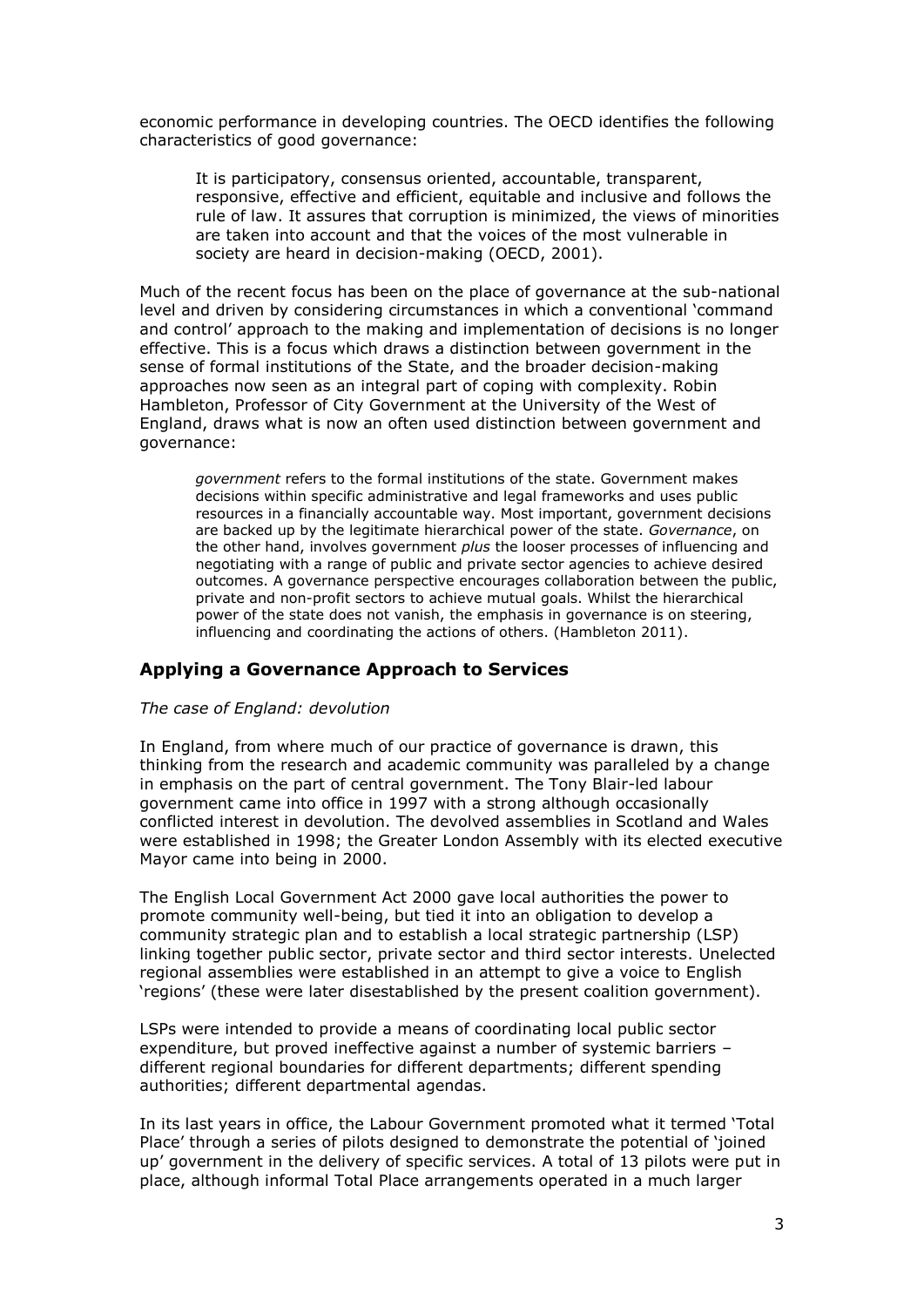number of localities. Initial evidence suggested the potential for savings in the order of 10%-15% through the benefits of closer collaboration, and tapping in to the better knowledge and networks of local people especially local government (see Keohane in McKinlay and Samson (eds) forthcoming).

In an endeavour to influence government thinking, and demonstrate the potential of devolving the governance of social services to a more local level (English local authorities are substantial deliverers of centrally funded social services but typically under close control in terms of what is delivered and how), London Councils, a body linking the 32 London boroughs and the City of London for a combination of advocacy and policy/research on behalf of its members, produced 'The Manifesto for Londoners' (<http://www.londoncouncils.gov.uk/manifestopdf/>). This document, based on research by PWC in conjunction with London Councils, argued cogently that greater devolution, through enabling London boroughs to draw on their networks, local knowledge and capability, could potentially reduce the cost of services by something in the order of  $10\%$ <sup>1</sup>.

Total Place, at least in terms of nomenclature, was replaced by the present coalition government with the "Big Society" and a move to community budgeting to:

- give communities and local people more power and control over local services and budgets, [and]
- develop outcomes, service solutions and a single budget, or options for pooling  $\bullet$ and aligning resources, comprising all spending on public services in an area' (quoted from Keohane op. cit).

More generally, the present UK coalition government has determined that one of its responses to the fiscal stresses it currently faces is greater devolution to local government, and beyond local government to communities. Community budgeting is one such initiative. What are termed City Deals is another. Options set out in the government"s policy statement *Unlocking Growth in Cities [\(http://www.dpm.cabinetoffice.gov.uk/sites/default/files\\_dpm/resources/CO\\_Unlocking%2](http://www.dpm.cabinetoffice.gov.uk/sites/default/files_dpm/resources/CO_Unlocking%20GrowthCities_acc.pdf) [0GrowthCities\\_acc.pdf\)](http://www.dpm.cabinetoffice.gov.uk/sites/default/files_dpm/resources/CO_Unlocking%20GrowthCities_acc.pdf)* include, among other policy areas: devolved major transport funding; a single capital pot; devolved Homes and Communities Agency assets and funds; City Skills Funds; and aggregated apprenticeship programmes. The government's motivation was the recognition that getting the outcomes it wanted required devolving power and creating the opportunity for local initiative, skills, knowledge and resources to add value to what government itself could provide. In theory, though perhaps not always in practice, one objective was to move to much more of a partnership basis, involving co-design and essentially shared governance.

It is fair to say that the English experience, despite more than a decade of different attempts at devolution, is still very much "work in progress". Successive endeavours have highlighted the deeply entrenched centralisation of England"s government, and the extreme difficulty in moving to a new way of working even when there is generally a will to do so. Barriers range from the constitutional (ministerial accountability for public expenditure) to entrenched silo-based working, to an inherent distrust of the competence of localities - distrust which has some substance because for so long so much has been dictated from the centre. Nonetheless, the research evidence is becoming increasingly clear:

 $<sup>1</sup>$  The actual estimate as stated in the manifesto itself is: "Analysis undertaken by</sup> PricewaterhouseCoopers for London Councils has uncovered potential savings to the public purse of £1.6 billion a year by devolving services to manage chronic health conditions, tackle anti-social behaviour and reduce worklessness in London. Applying the same principles more widely in the capital, PwC conclude, has the potential to save the public purse around  $£11$  billion per year."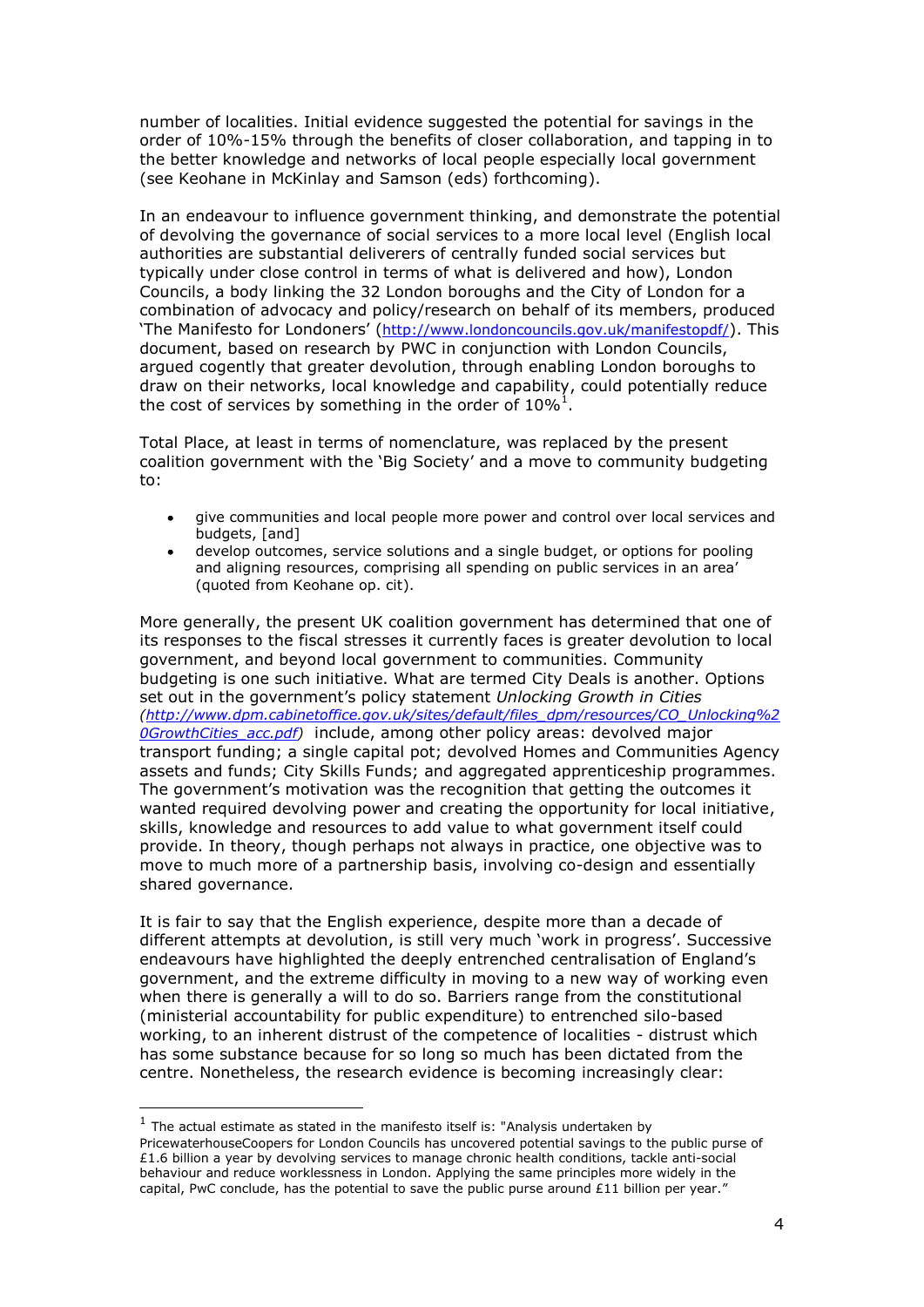devolution, and sharing the governance of the design, targeting and delivery of services can offer real benefits both in terms of fiscal impact, and in terms of outcomes.

A recently released report by the Comptroller and Auditor-General evaluating experience with the four Whole-Place Community Budgeting pilot projects sponsored by the Department of Communities and Local Government (National Audit Office, 2013) underlines the "work in progress" nature of this approach, but presents some promising conclusions, emphasising in particular the importance of closer working between central and local government:

The four local areas involved in Whole-Place Community Budgets and central government have collaborated effectively in assessing thoroughly the evidence base for local service reforms. In particular, while having much in common with previous similar initiatives, a number of important lessons have been built into the current approach:

- Allowing local practitioners to identify and propose areas where outcomes could be improved through greater integration.
- Sponsoring more sustained and direct interaction between local and central government officials.
- Using cost-benefit analysis to link the benefits that different public bodies might receive to the resources they commit.

The Whole-Place Community Budget areas have undertaken the kind of robust project design and appraisal that is a necessary first step in testing potentially significant and beneficial changes to how public services are provided. Longer term, achieving value for money will require the Department and local areas to sustain commitment to careful implementation and robust evaluation to identify the actual costs and benefits of new, more integrated, ways of working.

#### *Other jurisdictions: Canada and Australia*

Other jurisdictions, less encumbered by a tradition of centralism, are proving to be more innovative in responding to changing understandings of governance. Canada"s Public Policy Forum has for some years been leading substantive work on the changing relationship between governments and their publics. The Forum"s Public Engagement project, working with provincial governments in Canada and with Federal, State and local government in Australia, has been demonstrating the potential of new approaches such as co-design - where the users of services become partners in service design.

In Australia the Forum has partnered with the Federal Department of Human Services in testing the co-design process. The following extract from an article jointly authored by the leader of the Forum"s Public Engagement project, and a senior official of the Department, sets out the rationale for co-design both from the perspective of a government service provider, and from the perspective of the community in receipt of those services:

For the purposes of this paper, the principal lesson here is that, if governments fail to move to a partnership approach to client services, they will become increasingly ineffective at achieving the goals of those services. As we have just seen, goals such as safe streets, a healthy population, sustainable development, life-long learning, or a highly skilled labour force all require **working together and alignment** between the government (ES), citizens, communities and stakeholders. Governments cannot achieve them on their own. Everyone has a role to play. Codesign can encourage and provide an opportunity for this participation to begin.

Yet the traditional model for delivering client services actually discourages the public from assuming its share of the responsibility for the goals. Indeed, the very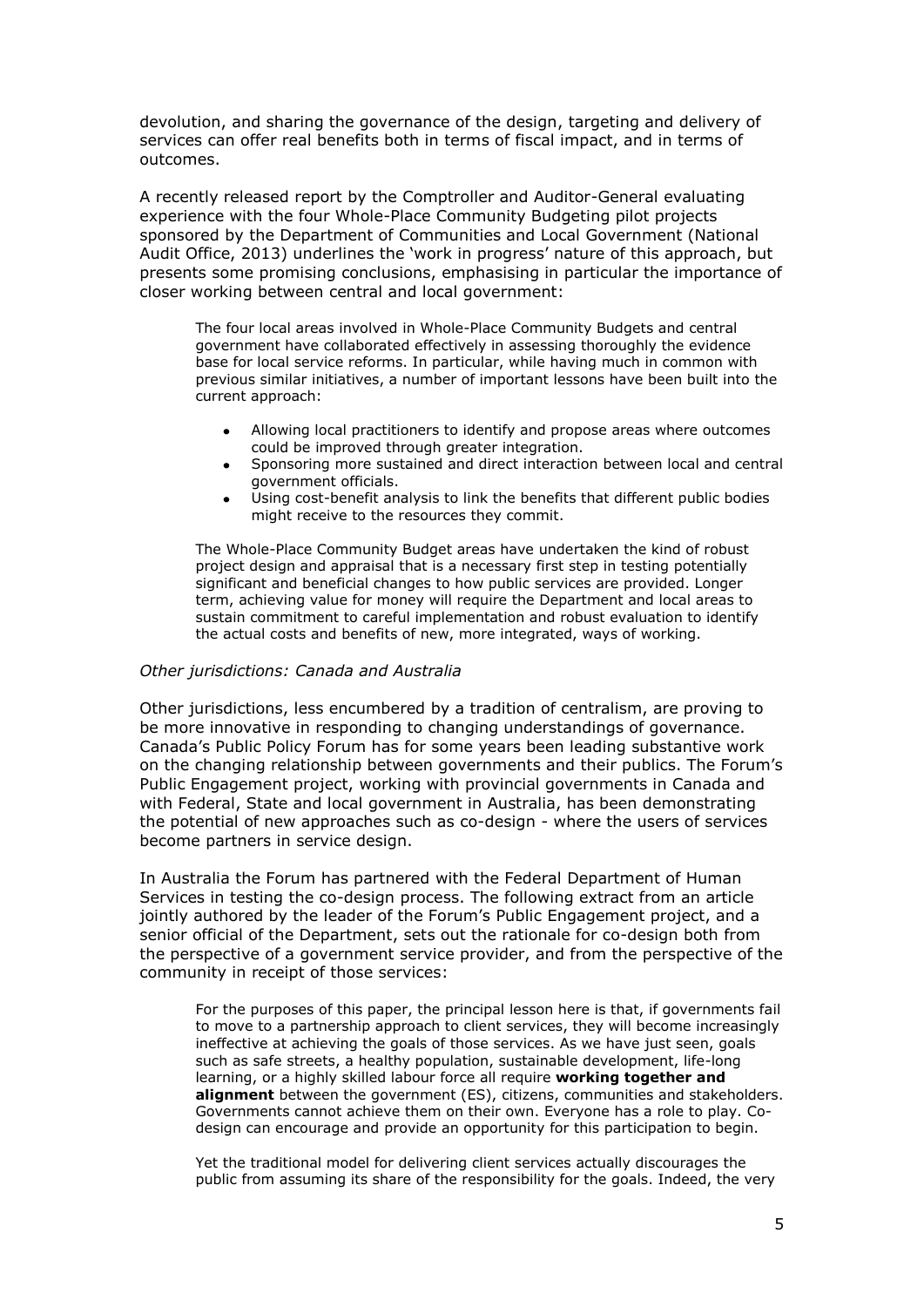idea that government **delivers** client services already positions government as the principal decision-maker, problem solver and service provider. In this relationship, there is little room for the kind of dialogue that is necessary for real interaction or a real partnership. In short, the relationship is conceived as transactional. If the next phase of the service delivery revolution is about client services, co-design and partnerships in delivery, the primary challenge will be to realign the relationship in a way that rewards the public for working together with service providers, both at the individual and collective levels. For its part, government must learn how to engage the public as a partner, rather than treating them as passive consumers of its programs and services. (Lenihan & Briggs 2011).

Experience, including a pilot project undertaken in the State of Victoria jointly by the Department of Human Services and the Public Policy Forum in partnership with The Municipal Association of Victoria, suggests that local government has a vital role to play in bringing together government agencies, communities and individuals. As Lenihan and Briggs themselves observe:

When it comes to client services, we think local governments may have a special role to play. In particular, they are often well positioned to assume a lead role on public engagement, for at least three reasons. First, their proximity to the public, and to community-based organisations, positions them as the most effective platform from which to launch engagement processes. Second, the public"s strong sense of membership in and commitment to their communities is often a powerful incentive for citizens to participate in dialogue and, ultimately, commit to action.

Third… every community is different and effective solutions must reflect such differences.

#### *The 'licence to operate'*

-

Applying a governance approach is important not just as a means of improving the design, targeting and delivery of services, but also in legitimating major government decisions in areas such as infrastructure. Traditionally governments both central and local have relied on consultation – outlining what government proposes to do, inviting public submissions, considering those and then making a decision – and on education and information programmes to seek the mandate – the 'licence to operate'  $-$  they require.

The effectiveness of this approach is increasingly being challenged. Research on the outcomes of the traditional consultation process suggests that it can divide rather than unite communities, and promote distrust rather than trust in the decision-making body<sup>2</sup>.

Education and information programmes also appear ineffectual, on their own, as a means of garnering public support. In July 2006 the City of Toowoomba in Queensland held a referendum on a proposal to introduce recycled waste water into the city"s water supply as a means of addressing what then appeared to be a pending critical long-term water shortage. The city provided substantial information publicly to establish that there would be no health risk - that recycled water would be indistinguishable in its impacts from normal potable water. A

 $2$  Lenihan (2012), who has undertaken extensive research in this area, observes: "Unfortunately, the old style of public engagement is also part of the problem. I"m referring to the well-worn practice of governments staging stilted stakeholder consultations with citizens that include the usual suspects and interest groups trotting out their often predictable positions and tired advocacy to bored elected representatives and public officials who have likely heard it all before. This is actually the opposite of engagement and effectively serves to turn off and squeeze out those citizens who genuinely wish to participate in a public dialogue. And too often, that's where it ends." P 13.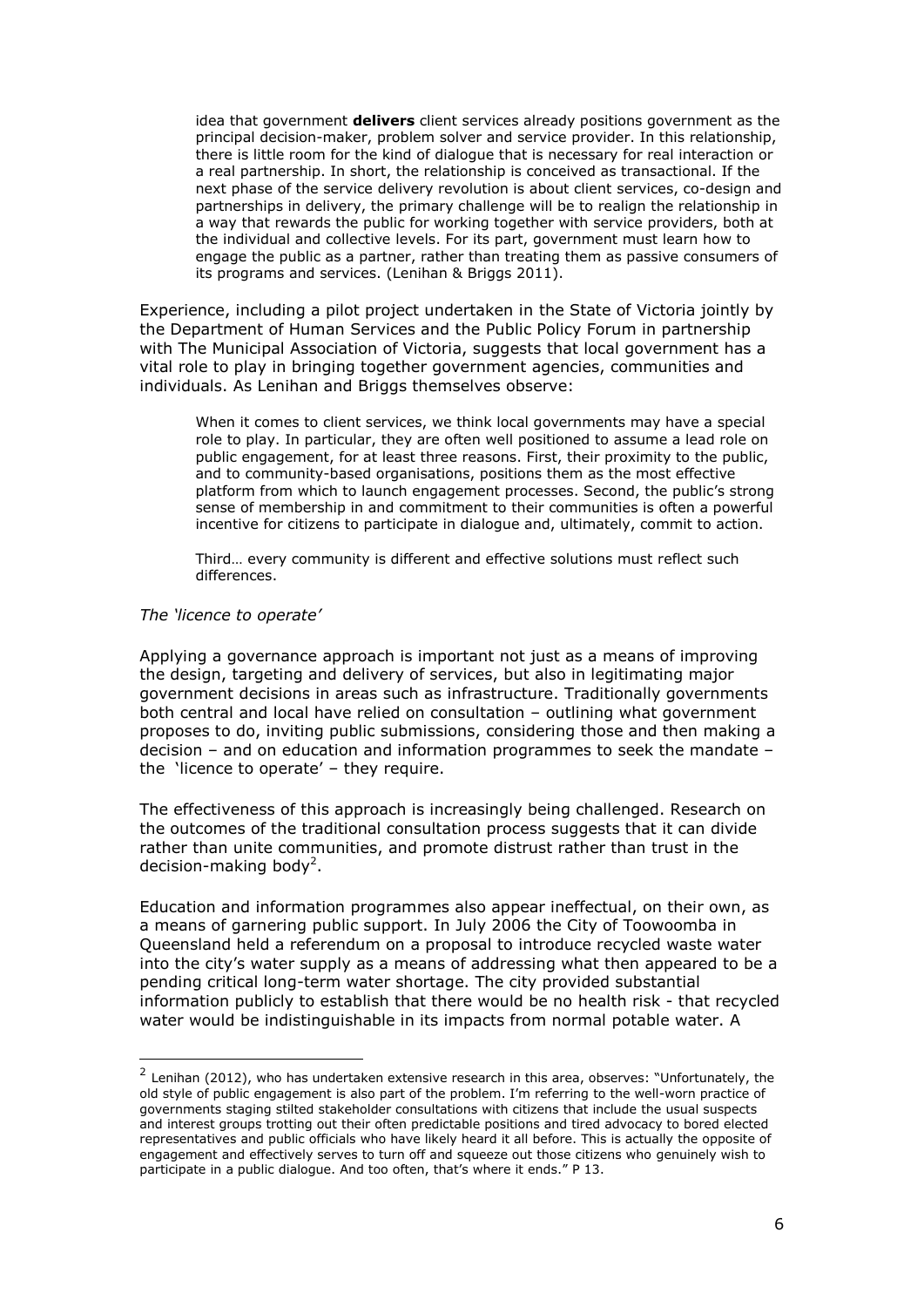strong campaign was mounted against the proposal (and arguably was less than robust with some of its claims). The referendum proposal was soundly defeated.

A year previously, the CSIRO had released findings from a substantial research project "designed to systematically investigate, identify, measure and test the major factors that govern people"s decisions about whether to use recycled water for different uses or whether to reject the schemes." (Po et al 2005)

Interestingly, the project found that knowledge did not emerge as a factor in people"s decisions on whether to accept recycled water, strongly suggesting that relying on education and information programmes (as with Toowoomba) was basically irrelevant other than as part of a process of building trust in the sponsoring institution. Instead, the research concluded "Past international experience and the results of this research support the need for authorities to start talking with communities early in the planning phases of recycling schemes. It is essential for trust to be developed and this will only occur through a genuine partnership with the community where their concerns are listened to and addressed to their satisfaction. There will be no short cuts available given the influence of emotions and "others".

Essentially, the CSIRO research supports taking a co-governance approach, sharing responsibility for decision-making between the promoting institution and the affected community or communities. $\frac{3}{2}$ 

## **How is the greater interest in governance manifesting itself?**

How, then, is the greater interest in governance – perhaps in the public management context best thought of as a greater interest in shared decisionmaking – manifesting itself?

First, in a growing although often inchoate shift in the nature of public expectation. Quite extensive research in Europe, looking at local government, shows a shift from regarding voting for councils as the principal way in which to express your interest, to much more of a demand of to participate in decisions which affect where the individual lives and works (Haus & Sweeting 2006; Schaap et al 2009). Recent Australian experience shows a growing demand to be involved in decisions (McKinlay et al 2011).

Next is the growing shift in the practice of public management. In England this has manifested itself in the endeavours of successive governments to promote devolution, and more of a practice of partnership working with local government and with communities themselves, culminating in the current community budgets initiative, and the government's Localism Act. It needs to be noted that practice is still evolving, and evidence of the extent to which this is a genuine shift to shared governance is very mixed, as are the views of informed observers. This is very much a function of the fact that the change has a number of different drivers ranging from ideology to fiscal pressure, to an apparently genuine commitment to the view that central government has overly intruded into the lives of individuals and communities and it is time to pull back.

<sup>&</sup>lt;sup>3</sup> In a keynote address to the 2011 National Congress of Local Government Managers Australia, the Infrastructure Coordinator for Infrastructure Australia observed that one of his reasons for accepting the invitation to speak was that government needed local government to help establish the mandate for undertaking major works because local government was much closer to its communities than government.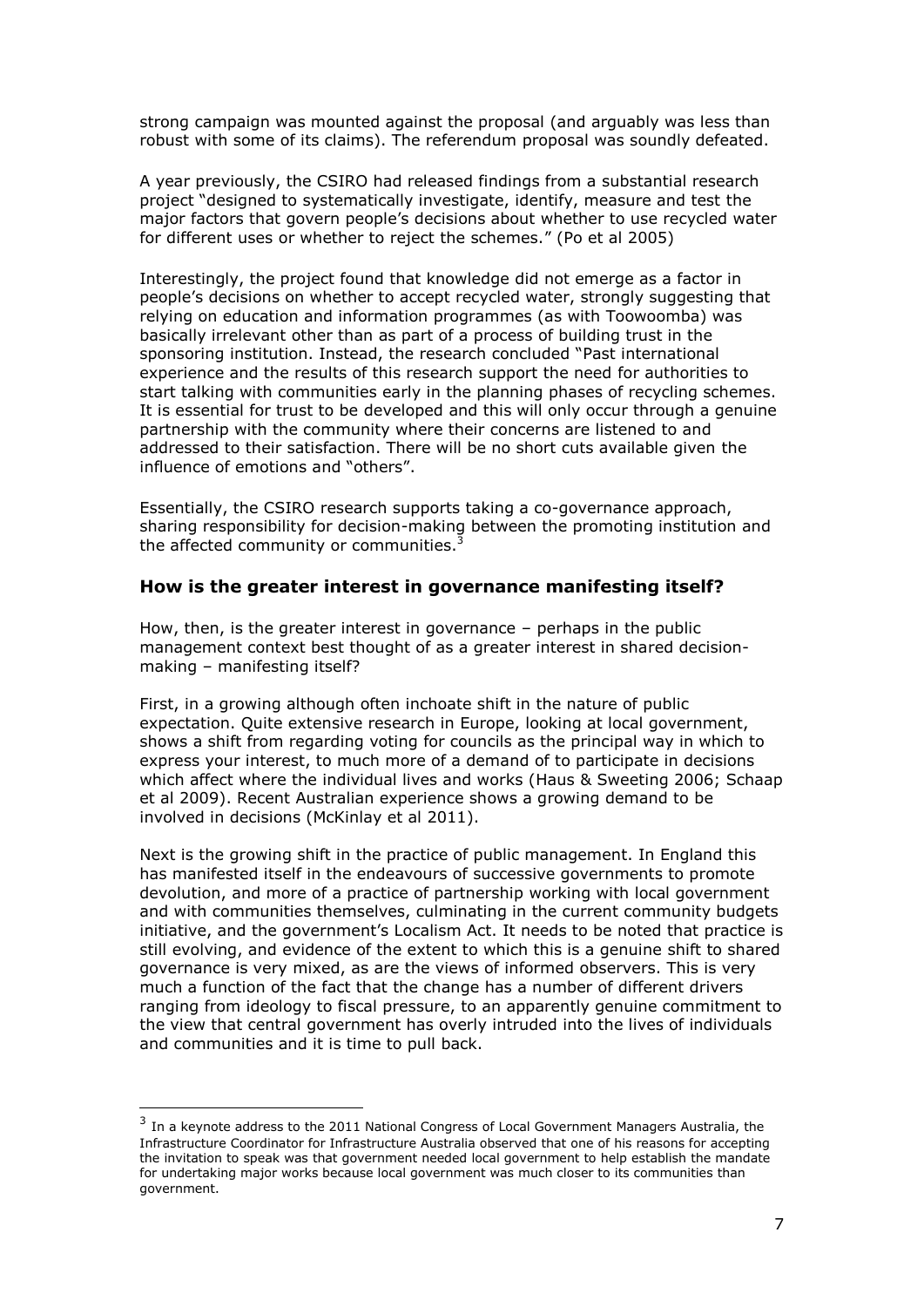A more coherent approach can be seen in the initiatives<sup>4</sup> taken by the current New South Wales state government to reform both local government, and the way in which the state government itself operates. Briefly:

- The Independent Local Government Review Panel, established jointly by the state and the local government sector, is focusing not simply on reform of local government, but of the local government sector broadly defined as councils, state agencies which deal with councils, employee organisations and the local government association itself.
- The Panel sees local councils not just as some form of subsidiary governing entity restricted to a set of core functions, but as "catalysts for improvement across the whole public sector. They can demonstrate how to tackle complex problems by harnessing the skills and resources of communities, and how effective place-shaping can boost the State"s economy and enhance people's quality of life."
- A separate Task Force established to review the New South Wales Local  $\bullet$ Government Act has proposed that "The role of local government is to lead local communities to achieve social, economic and environmental wellbeing through working in partnership with the community, other councils, State and Commonwealth governments to achieve outcomes based on community priority as established through Integrated Planning and Reporting" (other components of the role include infrastructure, services and regulation and "exercising democratic local leadership and inclusive decision-making").

These initiatives are complemented by the proposal in the just released NSW White Paper on planning for greater accountability to the community, and more opportunity for community involvement (albeit within a structured approach to planning), including the development of a community charter to be binding not just on councils, but on the Department of Planning itself.

The approach is a markedly different one from that being taken within the New Zealand government"s Better Local Government initiative and appears to reflect a different view on the need for and benefits from collaborative working between different tiers of government, and between those tiers and the communities they serve. Perhaps fortuitously, for those of us interested in the nature of governance, the opportunity to compare the New Zealand and New South Wales experiences provides an invaluable learning opportunity.

# **A 'governance perspective' in the wider community**

The next theme I want to explore is the significance of developing (enabling?) what I have termed a 'governance perspective' in the wider community.

Much of our organisational design in recent years, in both the public and the private sector, has drawn substantially on public choice theory and agentprincipal theory. Core assumptions have included the significance of information asymmetry, and that individuals are self-interested, and will act opportunistically. This has led to a presumption that organisational design should reflect a

<sup>&</sup>lt;sup>4</sup> For the Independent Panel's consultation papers see:

<http://www.localgovernmentreview.nsw.gov.au/> for the Acts Task force discussion paper go to: [http://www.dlg.nsw.gov.au/dlg/dlghome/documents/information/A%20New%20Local%20Governmen](http://www.dlg.nsw.gov.au/dlg/dlghome/documents/information/A%20New%20Local%20Government%20Act%20For%20NSW%20-%20Discussion%20Paper%20-%20April%202013.pdf) [t%20Act%20For%20NSW%20-%20Discussion%20Paper%20-%20April%202013.pdf](http://www.dlg.nsw.gov.au/dlg/dlghome/documents/information/A%20New%20Local%20Government%20Act%20For%20NSW%20-%20Discussion%20Paper%20-%20April%202013.pdf) for the planning White Paper go to:<http://www.planning.nsw.gov.au/a-new-planning-system-for-nsw>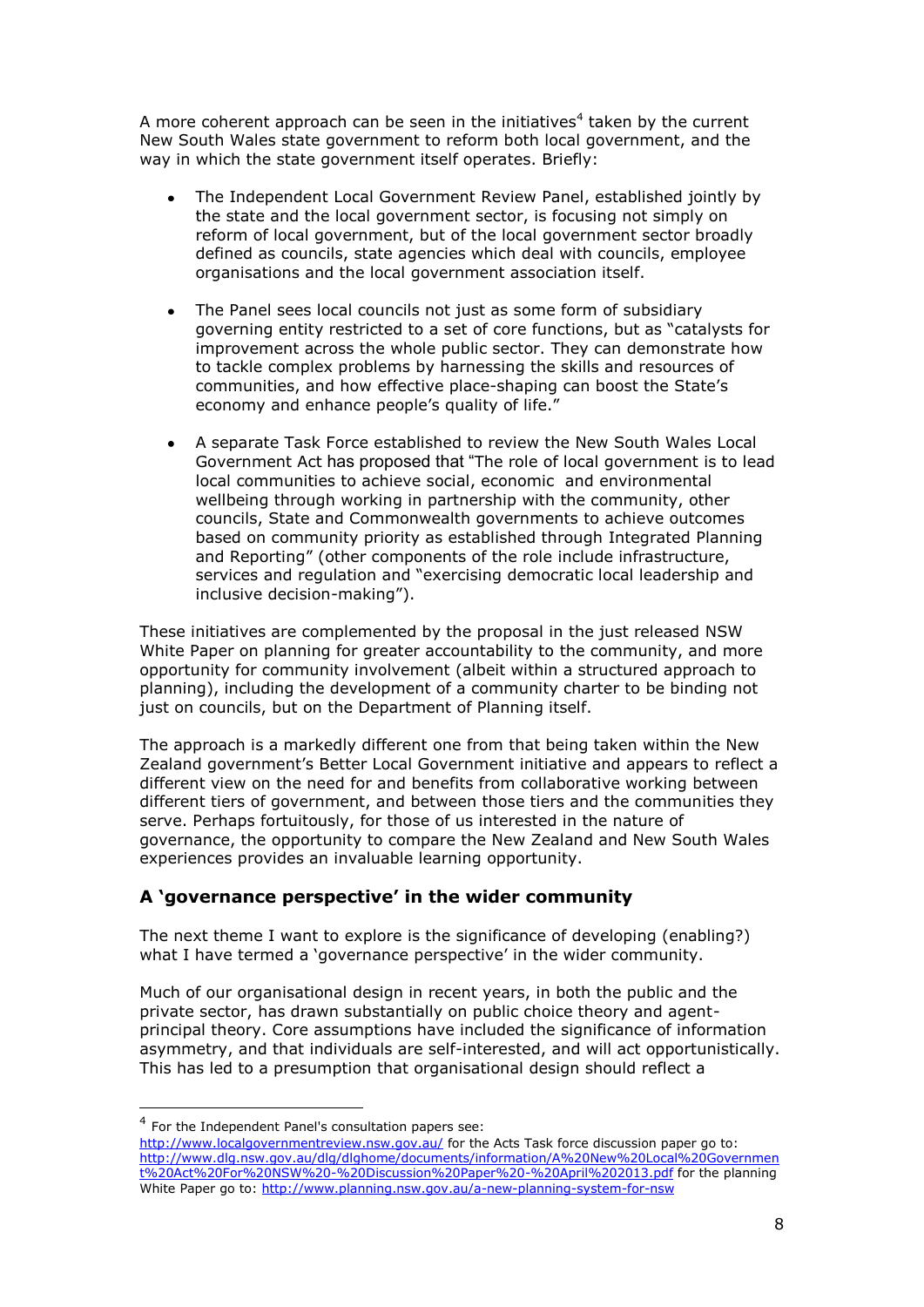particular understanding of human nature – rational , opportunistic, selfinterested economic man.

In the public sphere, it has seen an increasing emphasis on "consumer democracy", with political parties in a number of advanced democracies concentrating on short term measures with economic appeal to interest groups whose support they believe they can 'purchase'.

There is an alternative way of thinking about the conditions that have created "consumer democracy". The combination of a belief in representative democracy, and the complexity of modern societies, creates a situation in which the typical elector is essentially irresponsible in the sense that he or she does not have the information to understand the implications of the choices those contending for political power are offering, including the trade-offs which might be involved.

An anecdote from recent experience in New South Wales will make the point. It is received wisdom that ratepayers will almost invariably, and certainly by a significant majority, prefer lower rates to higher rates, and that this preference will be manifested in electoral outcomes. New South Wales operates what is known as a rate peg - Councils by law are restricted in the amount by which they can increase their general rate, to a stated percentage. Both the setting of the peg, and the granting of any exemptions, used to be a matter for ministerial decision. Several years ago this was delegated to an independent body, the Independent Pricing and Regulatory Tribunal (IPART). It now sets the peg annually, and administers the exemption process.

Councils wanting to set a rate higher than permitted by the peg must apply to IPART, and demonstrate that there is community support for the proposal – a requirement that effectively forces councils to have a dialogue with their communities about not just the level of the rate they wish to strike, but the rationale for what the community will get in return. Recently one Sydney council was able to approach IPART with evidence, following consultation with its community, of support for a rates increase of 10% – for seven years in a row. The critical element was sharing responsibility with the community, enabling an informed decision based on the level and quality of services the community wished the Council to provide.

This is an example of a community applying a "governance perspective", taking a whole of community view, and considering the trade-offs involved, rather than simply a narrow self-interested approach that would typically favour minimising the rates burden. It also illustrates one of the critical elements in enabling a "governance perspective": a structure/process design which consciously supports the development and application of such a perspective. It is different from the conventional market perspective that leaves it over to rational, opportunistic, economic man to make choices based on self-interest.

The proposition I wish to put forward is that both perspectives need to be taken into account in institutional design where the public is involved. In passing, I note that increasingly this seems to be the case in the corporate sector with a growing emphasis not just on maximising shareholder wealth, but on the nature and quality of the relationship between the corporate and the communities impacted by its activities. There is now a clear sense that whether or not communities have any formal decision-making rights in respect of a corporate's activities, increasingly they have a governance capability in the sense of being able to influence the operating environment for the corporate in the pursuit of a better alignment between what it does and what the community seeks.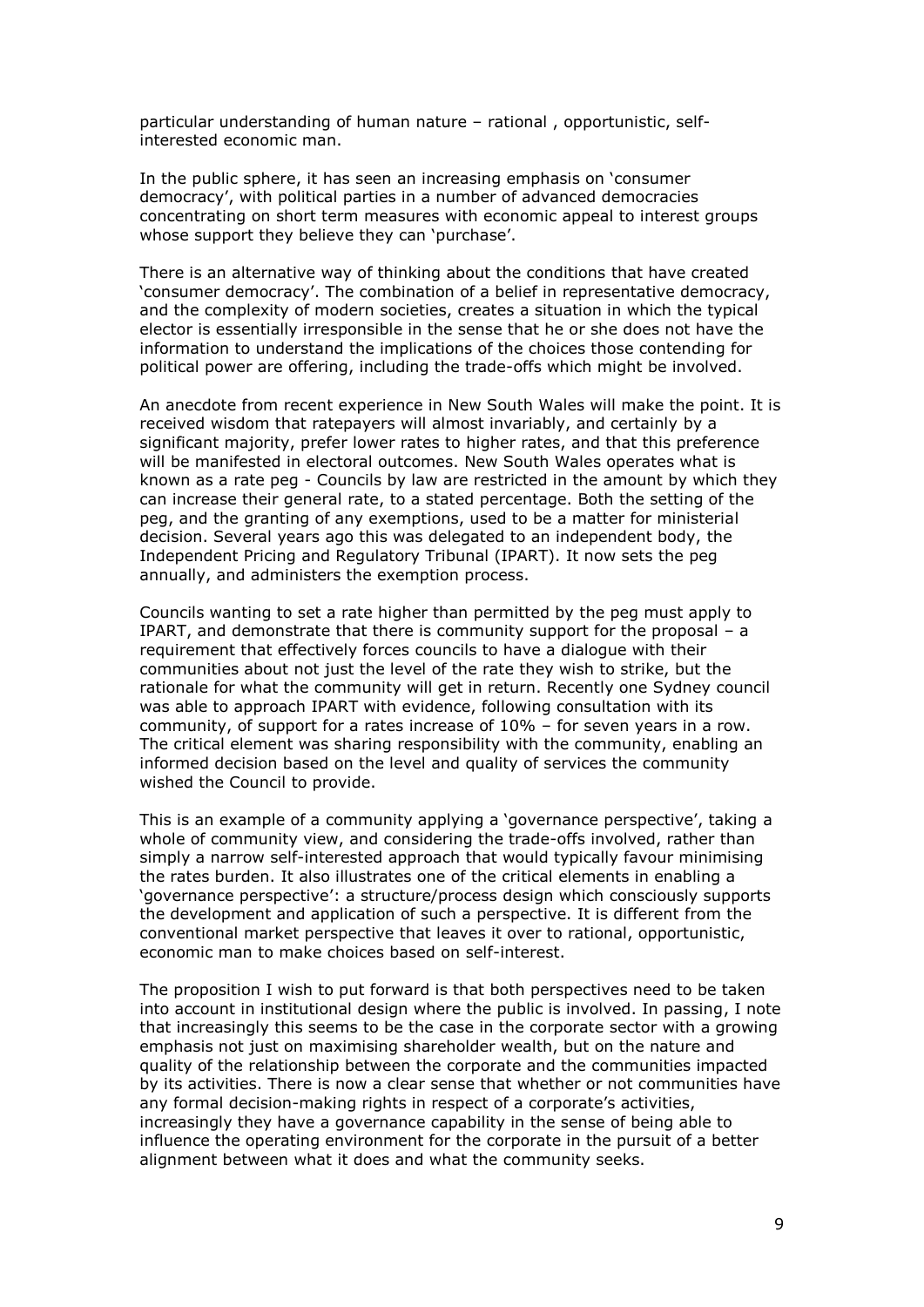Turning back to the arena of public or quasi-public institutions, I want to use two case studies from the reform of New Zealand"s electricity distribution sector to illustrate the significance of taking not just a market but also a governance perspective.

#### *New Zealand's electricity distribution sector: the history*

Briefly, the Energy Companies Act 1992 required the restructuring of the electricity distribution sector which at the time was a combination of council owned distribution businesses (typically part of core council in legal terms) and special-purpose local authorities known as electric power boards. All distribution businesses were to be restructured as companies. Those already council owned would remain council owned after restructuring. This recognised that those businesses already had owners.

Electric power boards, however, were ownerless. One of the issues for the restructuring was how to allocate the ownership of their distribution businesses once those were corporatised.

As part of the restructuring process, directors for the future energy companies were chosen through a government-run process, and put in place as the governing bodies of the power boards, pending restructuring. The elected members were side-lined as "interim trustees" (a term which owes its origins to 1990 legislation, promoted by the then labour government, which proposed corporatising the distribution businesses, but vesting the ownership of the resultant companies in community trusts whose initial trustees would be the former elected members).

The immediate task for the new directors was to develop an establishment plan for the future energy company. One of their responsibilities was to propose future ownership. The legislation gave them carte blanche subject only to securing the agreement of the interim trustees, and the approval of the Minister<sup>5</sup> (with a default option of local government ownership if agreement between the trustees and the directors could not be reached). Some boards opted for privatisation through a share giveaway, some opted for trust ownership, some for a combination. In one case agreement was not reached and the company was vested in the local authority within whose district it operated.

Those cases in which a board opted for a combination of share giveaway and trust ownership resulted in listed public companies with a trust as a significant but usually minority shareholder. Those opting for 100% trust ownership have by and large retained that status, with the single exception of the Auckland Energy Consumer Trust. The establishment of that trust was bitterly contested between a Board of Directors wanting immediate privatisation through a share giveaway, interim trustees who wanted 100% trust ownership and the local authorities within the district of the former power board (Auckland, Manukau and Papakura) who wanted local authority ownership. The compromise was 100% trust ownership with a tightly drawn trust deed requiring that 100% of income be distributed to income beneficiaries within 12 months of receipt (income beneficiaries are consumers connected to the network of the previous power board), a provision that capital be vested in local authorities on the termination of

 5 The legislation also required the directors to seek public input on their proposals following the then recently adopted special consultative procedure provisions applying to local government as though they were a council. In practice this process turned out to be largely ineffectual as a means of determining community views or, for that matter, of enabling community views to influence the directors' proposals.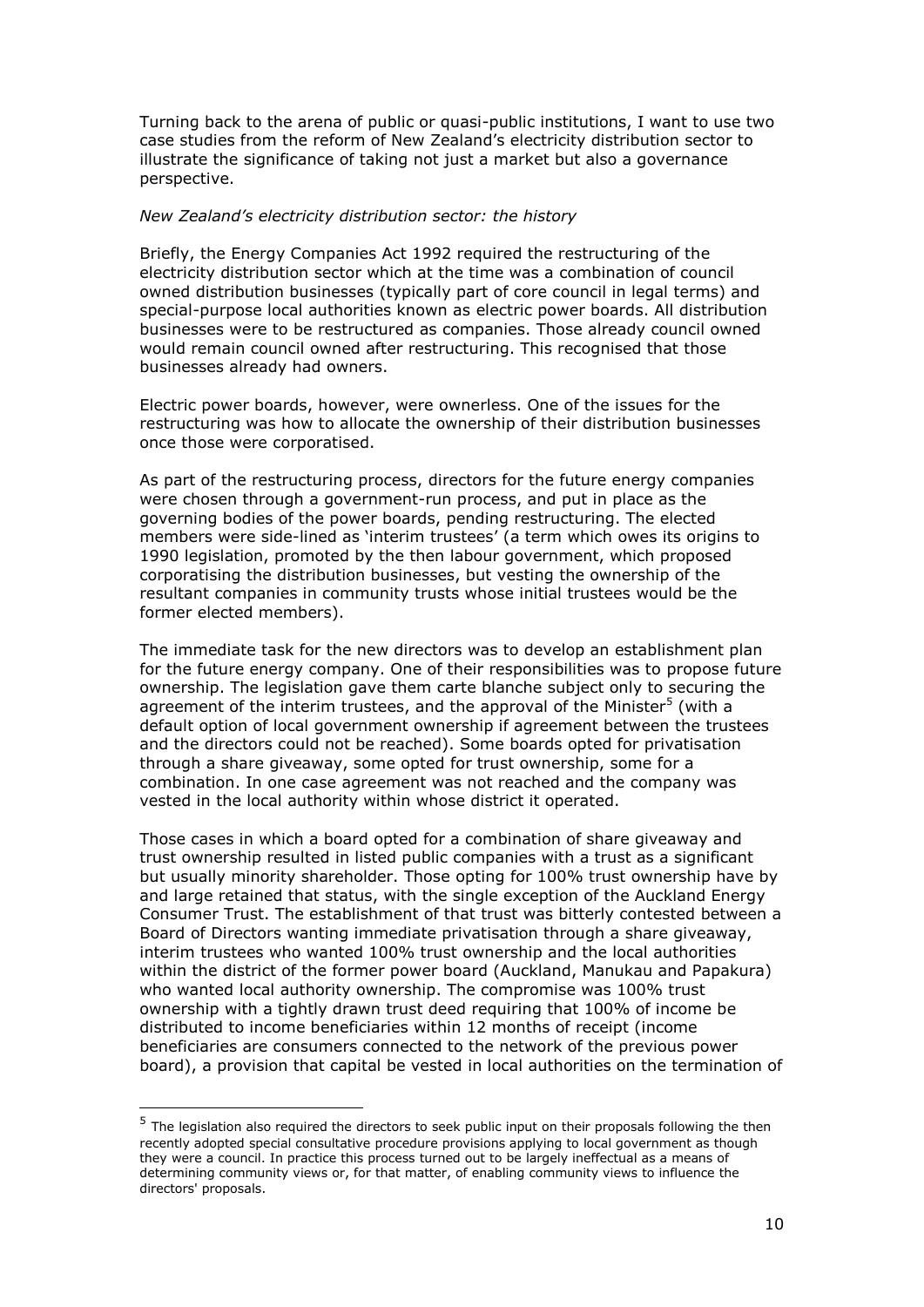the trust at the end of the 80 year perpetuity period, and an understanding that the trust would facilitate listing of the company.

Of those cases where the Board of Directors opted for a share giveaway, and a resultant listing of the company, only one company remains listed: Trust Power, in which the Tauranga Energy Consumer Trust holds approximately 1/3 of the capital, with more than 50% of the balance being held by the Wellington infrastructure investor Infratil. The remaining companies all disappeared as the result of takeover activity.

At the time of the restructuring, much of the advice for Ministers was provided by the Electricity Distribution Reform Unit, a specialist entity within the Treasury. Its advice included consideration of the impact of trust ownership. Here, it is important to note that the Energy Companies Act made no specific provision in respect of trust ownership. As a consequence any trust established to own an energy company was effectively no different from a conventional private trust – there were no provisions regarding accountability which differentiated them from a conventional family trust or similar entity, and no provisions giving the "owners" (consumers as income beneficiaries; capital beneficiaries who might be future consumers, or might be local authorities) any ability to influence trust decisions, other than the right of consumers to elect trustees.

The one potential control was a requirement, embedded in their trust deeds as a condition of ministerial consent, that all energy trusts, other than those which had specific capital beneficiaries (the Auckland Energy Consumer Trust; the Eastland Community Trust – both examples where the ultimate capital beneficiaries were named in the deed as the related local authorities), should undertake a periodic review of ownership and the findings should be the subject of consultation with the trust"s consumer beneficiaries. The expectation at the time, incorporated in official advice to Ministers, was that the reviews would canvass different options for ownership, including giving consumers ownership of the trust"s shares in its related energy company through a share giveaway, and that this would almost invariably result in consumers choosing to take ownership of shares, rather than simply continuing as income beneficiaries.

This expectation was described by one of the key ministerial advisers at the time as:

This consultation, unlike that undertaken for the establishment plans, is not governed by a legislative procedure and will require the trustees to meet their normal obligations under their trust deed, ie, they will have to consider only the financial interests of their beneficiaries and ignore any political or emotive aspects. If they fail to do this, then any aggrieved beneficiary could challenge their decision. If the Court upheld such a challenge, then the trustees could face a substantial personal liability.

The consequence of this process is likely to be a further substantial degree of privatisation in the next five years<sup>6.</sup>

This was classically a judgement based on market understandings, completely overlooking the judgement likely from a governance perspective, as consumers based decisions not so much on their immediate financial advantage, as on their preferences regarding the future governance and control of their electricity supplier.

In fairness, it must be acknowledged that this view of the likely outcome of giving consumers the option was very mainstream at the time. There was

<sup>&</sup>lt;sup>6</sup> See Farley (1994) p 70.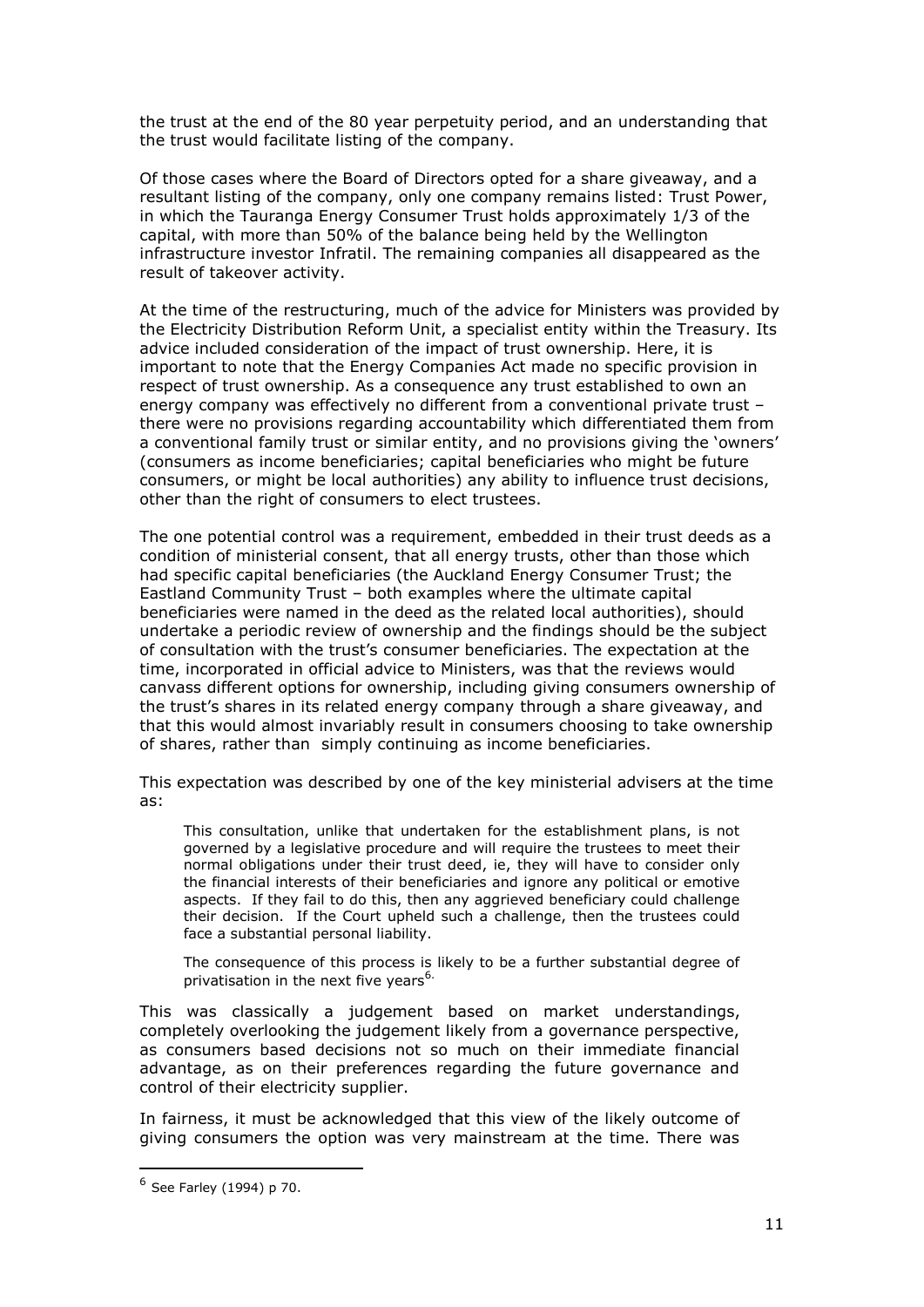simply no comprehension of the likelihood that consumers would put shortterm self-interest to one side, and take decisions based on a different set of values, preferencing ongoing community control of an essential service over the undoubted short-term financial gain through a share giveaway.

#### *Two case studies: Auckland Energy Consumer Trust and the Tauranga Energy Consumer Trust*

I want to use a couple of case studies of individual energy trusts as a way of illustrating the extent to which failing to factor in the implications of what I have termed a 'governance perspective' can lead to a sub-optimal use of very significant resources. While doing so, I want to make a brief comment on the term 'governance perspective' itself.

It is very easy to see consumer rejection of the share giveaway option as based on ignorance, or the result of manipulation by others (in this case the trustees of the energy trust responsible for commissioning ownership reviews and presenting the outcomes to the consumer beneficiaries). Although there is some substance in this view, it misses two fundamental points:

- Ignorance or not, the underlying motivation is typically one of preserving community control – in other words a view, however illinformed, on the most appropriate form of governance for what is seen as an essential service.
- Judgements about alternative forms of governance are best made when people have good information about the trade-offs involved, and the costs and benefits from their perspective of different options, and are given the opportunity of sharing in the responsibility for the decision, including the lost opportunities.

The consequences of the failure to make proper provision for the impact of a "governance perspective" has been profound in terms of the optimal use of significant capital resources. Because no specific provisions had been made regarding the long-term governance of energy trusts (a later legislative intervention at least provided for an annual meeting of beneficiaries, and audit by the Auditor General) no mechanism exists permitting a review of the highest and best use of the capital resources held by trusts, unless trustees themselves so decide. If they do, they are constrained by the terms of their trust deeds which for many severely limit the options they have.

Most energy trusts<sup>7</sup>, even if they remain as owners, which virtually all of them are in effect constrained to do, have the opportunity of encouraging their energy companies to diversify their activity, and to do so in ways that could promote local economic development or other complementary objectives. In practice however, because of the nature of the trusts themselves, and the way in which most trustees come in to office, they are not well designed as proactive managers of significant local capital resources.

The two largest energy trusts, the Auckland Energy Consumer Trust (AECT) and the Tauranga Energy Consumer Trust (TECT) both illustrate how the failure to take a "governance perspective" into account in their design has effectively side-lined very significant capital resources in communities which are capital constrained.

 $<sup>7</sup>$  Those which are 100% owners of the related energy company which in all 100% ownership</sup> instances are lines businesses, not generators or retailers.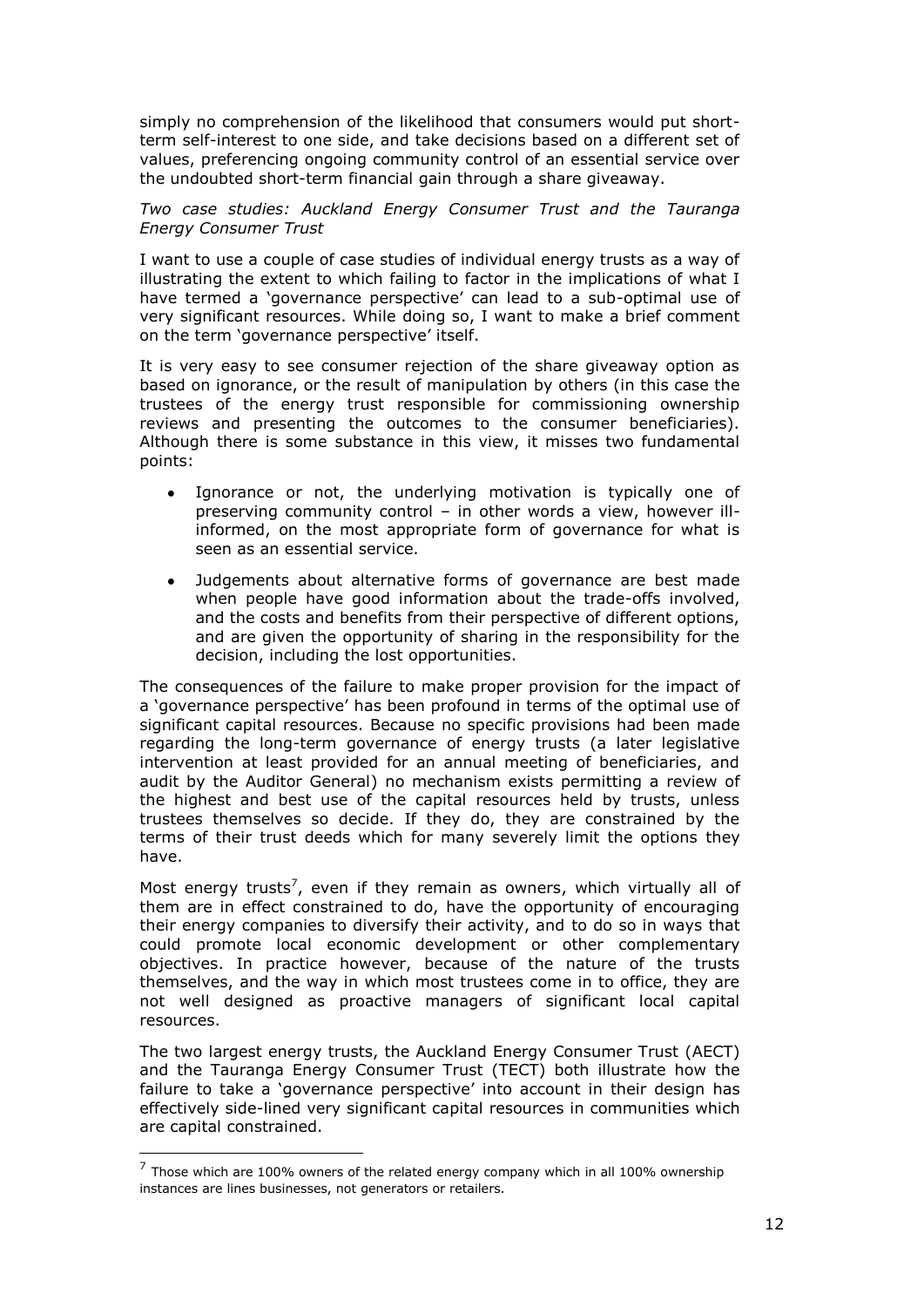Both hold as their principal asset (the only long-term asset in the case of the AECT) an interest in their related energy company. In AECT"s case the interest is 75.1% of the capital of Vector Limited with a present market value of approximately \$2.125 billion. The capital beneficiary is the Auckland Council which in terms of the trust deed will receive the capital in 2073. In the meantime, the trust distributes dividend income to consumers connected to the network of the previous power board.

TECT holds 33% of the capital of Trust Power with a present market value of approximately \$750 million. In practice, the company is a subsidiary of Infratil which holds a little over 50%. Income is distributed to a mix of consumer beneficiaries (defined as consumers who have a power supply contract with Trust Power) who are the principal recipients, and community purposes. Capital beneficiaries are consumers who will be in place at the end of the trust period, 2073.

Neither trust is able to exert any direct influence over its related energy company. A combination of the provisions of the stock exchange listing rules, and of the provisions of the Companies Act, means that even the AECT, as a majority shareholder, cannot require Vector to act in ways which might privilege trust beneficiaries at the expense of minority shareholders. The trust does have the power to appoint all of the directors (and has actually, with the assistance of the Institute of Directors, adopted a protocol designed to ensure that generally directors are 'fit for purpose') but, once appointed, directors are bound to act in the best interests of the company, not of the appointing majority shareholder.

TECT, as a minority shareholder in a company whose major shareholder holds more than 50%, is even further constrained.

Both trusts, by virtue of the provisions of their trust deeds, face significant constraints on how they deal with their shareholdings, or with the proceeds of any sale of those shareholdings. The AECT is at liberty to sell part or all of its shareholding in Vector at any time, but its deed restricts its investments to debt or equity securities of the company, bank deposits, New Zealand government stock and investment in companies with a credit rating of at least A-. TECT"s investment powers are less constrained, but any sale of more than 5% of its shareholding must go through a complex public consultative procedure which would almost certainly result in such a proposal being rejected.

Neither trust currently has any means of bringing its beneficiaries together for a "governance perspective" discussion around the best use of the capital it holds. The immediate impact is that their respective communities, both of which are capital constrained, lack any means of tapping into a very substantial resource.

In each case the present situation is a direct result of a failure to apply a governance understanding to the arrangements being put in place for the establishment of the trusts and the restructuring of the related energy business.

#### **Conclusion**

In this presentation what I have sought to do is demonstrate that there are a series of decisions confronting polities such as New Zealand which require a different approach to decision making than is available through either conventional market processes, or the conventional processes of government.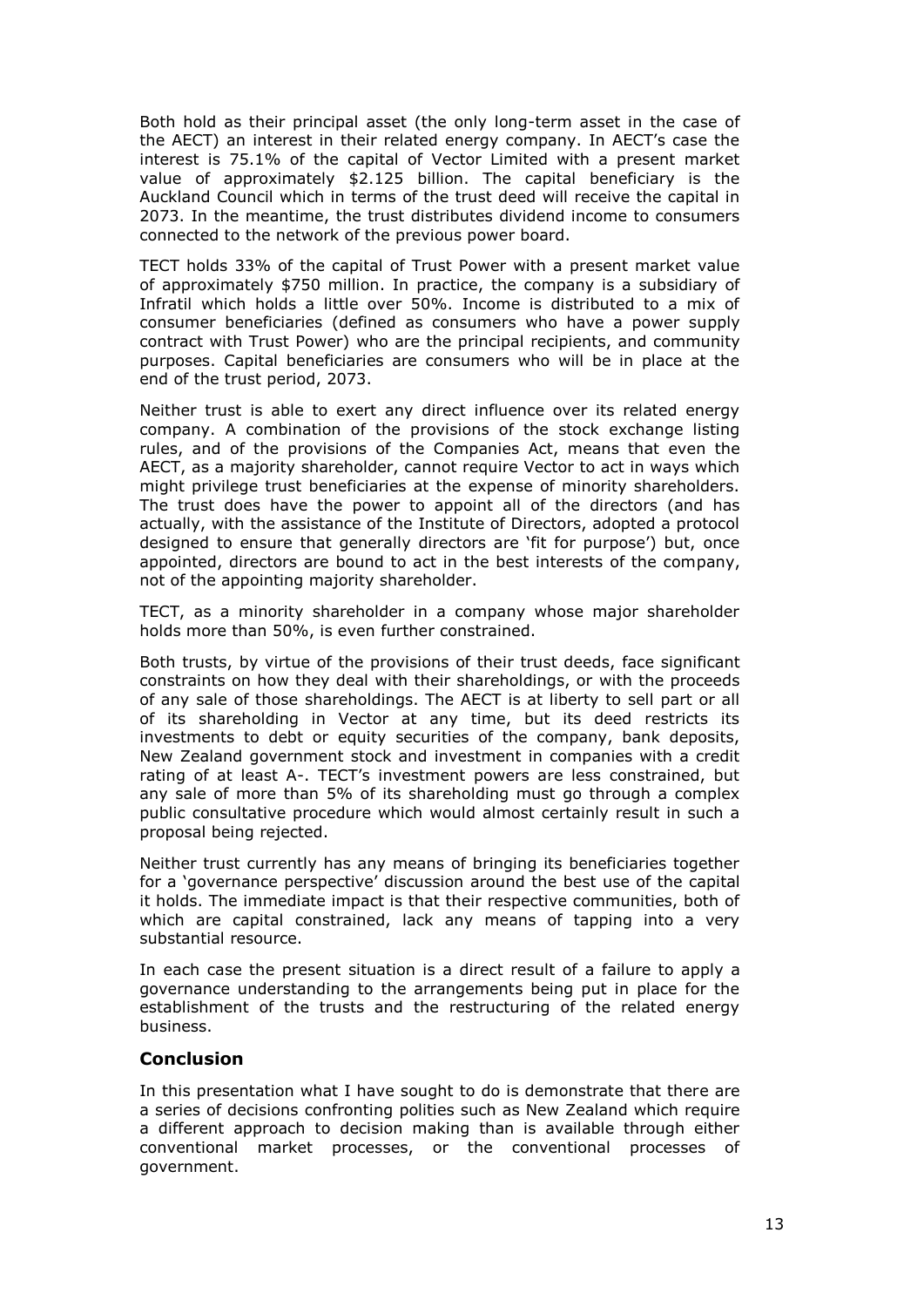Instead, they require approaches based on the recognition that, where ever the formal decision right may be held, in practice the real decision right – or the capability for ensuring that the decision can actually be implemented effectively and at reasonable cost – is held elsewhere, often by a range of individuals, interests and entities who need to be collectively engaged. This leads to a twofold challenge for modern governments.

The first is to understand how to manage their own affairs so that they are able to ensure effective decision-making on complex issues which require a governance rather than a government approach – developing ways of building partnerships with communities, and understanding the importance of trust in government as decision-maker, and the preconditions for the legitimacy required to implement decisions and gain the cooperation of other parties whose involvement is often needed and cannot be coerced.

The second is to understand the nature of the 'governance perspective' which both underlies a lot of public and community response to government initiatives and plays a critical role in the nature of the decisions which result when the 'public' has the opportunity to make decisions on significant resource allocation or institutional control issues.